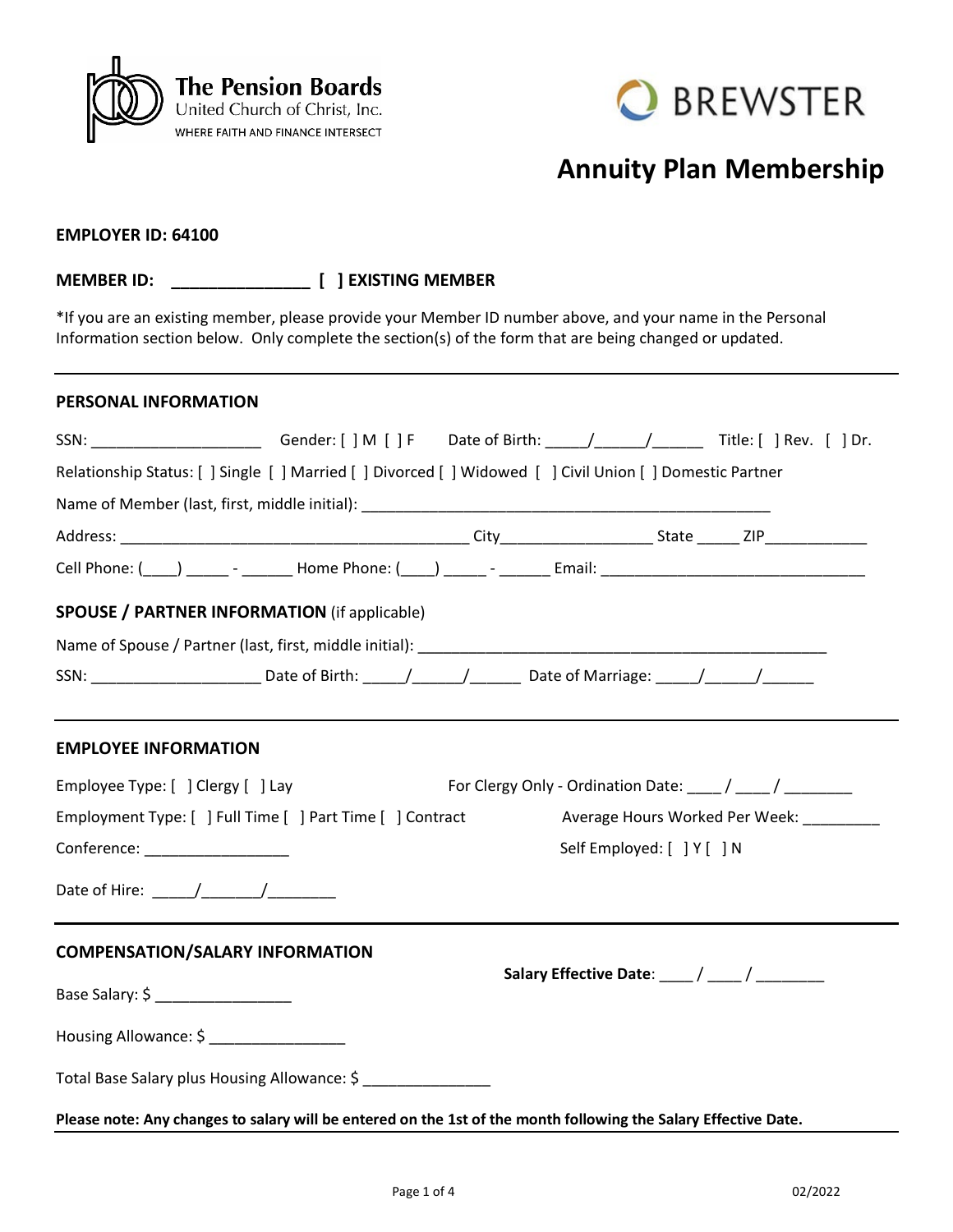## **PENSION CONTRIBUTIONS**

It is my present intention and that of my employer to make the following pension dues payments to the Annuity Plan. All deductions are on a payroll frequency.

#### **Please note: Any changes to contribution amounts will be entered on the 1st of the month following the Effective Date.**

| <b>Employer contributions:</b>                                                                                      | $\%$                                                                            | Effective Date: / / |
|---------------------------------------------------------------------------------------------------------------------|---------------------------------------------------------------------------------|---------------------|
| <b>EMPLOYEE RETIREMENT CONTRIBUTIONS</b><br>Employee Pre-Tax Salary Reduction****                                   | % or \$                                                                         | Effective Date: / / |
| Employee After-Tax Salary Reduction****                                                                             | % or \$                                                                         | Effective Date: / / |
| <b>****PAYROLL DEDUCTIONS FREQUENCY</b><br>[ ] Monthly (12 paychecks per year)<br>Bi-Weekly (26 paychecks per year) | [ ] Twice monthly (24 paychecks per year)<br>[ ] Weekly (52 paychecks per year) |                     |

#### **INVESTMENT ALLOCATIONS**

Information about our funds is available online.

|               |                                                    | Sustainable | Bond | Equity | Stable | Global            | <b>TAD</b> | <b>TAD</b> | <b>TAD</b> | <b>TAD</b> | <b>TAD</b> | <b>TAD</b> | <b>Fund</b> |
|---------------|----------------------------------------------------|-------------|------|--------|--------|-------------------|------------|------------|------------|------------|------------|------------|-------------|
|               |                                                    | Balanced    | Fund | Fund   | Value  | Sustainability    | Fund       | Fund       | Fund       | Fund       | Fund       | Fund       | percentage  |
|               |                                                    | Fund        |      |        | Fund   | <b>Index Fund</b> | 2025       | 2030       | 2035       | 2040       | 2045       | 2050       | must total  |
|               |                                                    |             |      |        |        |                   |            |            |            |            |            |            | 100%        |
|               | Allocation of Future Contributions (5% increments) |             |      |        |        |                   |            |            |            |            |            |            |             |
| $\mathbf{1}$  | Employer                                           |             |      |        |        |                   |            |            |            |            |            |            | Total:      |
|               | Contributions                                      | %           | %    | %      | %      | %                 | %          | %          | %          | %          | %          | %          | %           |
|               |                                                    |             |      |        |        |                   |            |            |            |            |            |            |             |
| $\mathcal{P}$ | Employee                                           |             |      |        |        |                   |            |            |            |            |            |            | Total:      |
|               | TSA and                                            |             |      |        |        |                   |            |            |            |            |            |            |             |
|               | After-Tax                                          | %           | %    | %      | %      | %                 | %          | %          | %          | %          | %          | %          | ℅           |
|               | Contributions                                      |             |      |        |        |                   |            |            |            |            |            |            |             |

After this pension account is established, you will receive a seven-digit Member ID number indicated in your enrollment letter. Your Member ID may be used on any correspondence sent to the Pension Boards. It may also be used to access the Member Portal on our website at [www.pbucc.org.](http://www.pbucc.org/) If you do not indicate your desired allocations, any contributions made on your behalf will be invested in the Target Annuitization Date (TAD) Fund most appropriate to your anticipated retirement timeline based on your age.

#### **BENEFICIARY INFORMATION:**

**Beneficiary(ies):** I hereby designate the following as Primary or Secondary Beneficiary(ies). If more than one is designated, each surviving Beneficiary shall receive the percentage share indicated. **Total proportion of designations must total 100%.** Please note, if you designate a minor as a beneficiary, you are required to have a probate court-appointed guardian to receive and administer the death benefits to the minor. If you do not elect a beneficiary, your Estate will be the primary beneficiary. Do not write the name of the guardian on this form. You must submit a complete copy of the Trust.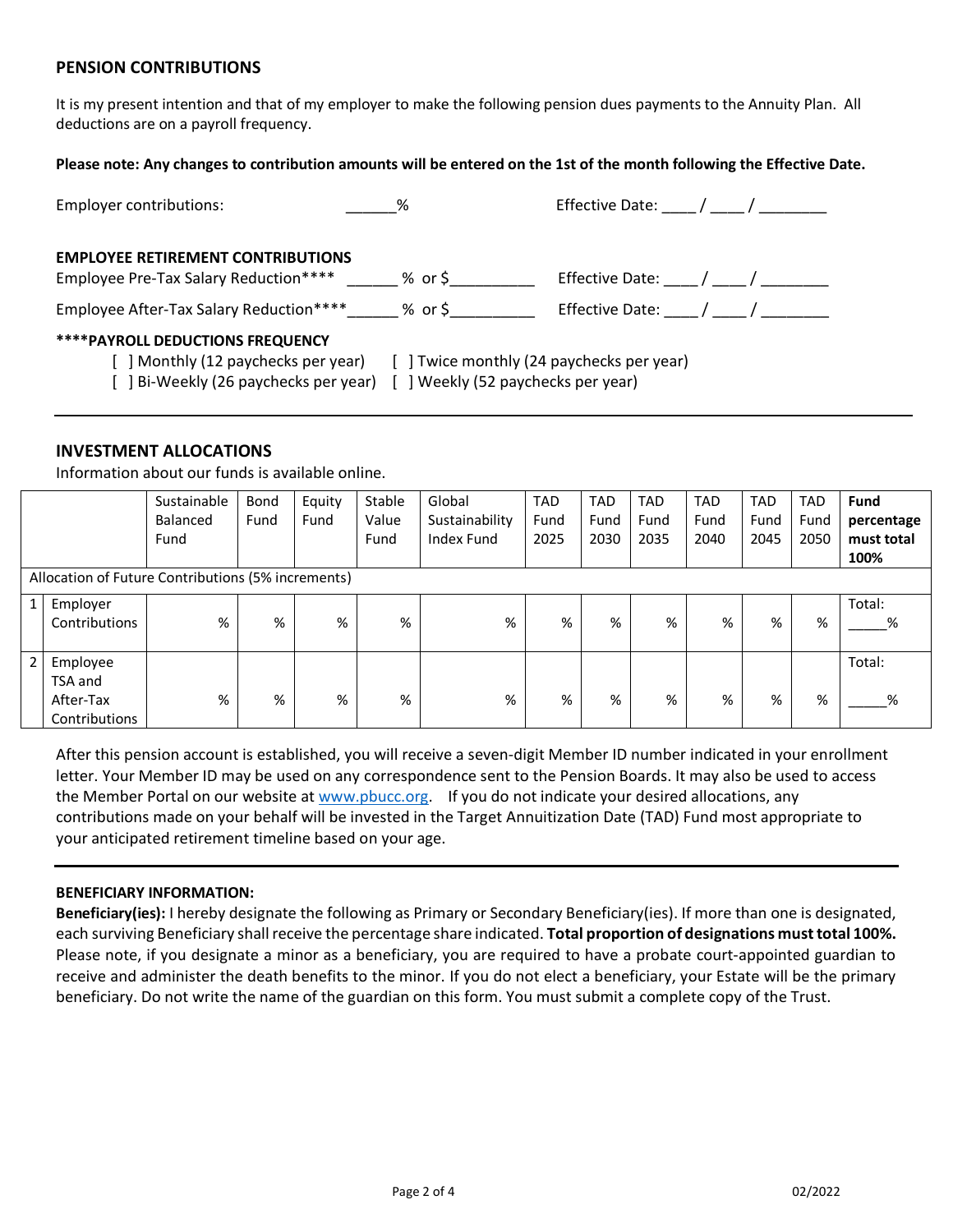#### **BENEFICIARY INFORMATION – continued**

|  |                                                                                  | [ ] Domestic [ ] Foreign                                                                                   |
|--|----------------------------------------------------------------------------------|------------------------------------------------------------------------------------------------------------|
|  |                                                                                  |                                                                                                            |
|  |                                                                                  | Relationship to participant: _____________________Date of Birth: ____/ ____/ _________Gender: [ ] M [ ] F  |
|  | Annuity: [ ] Primary _____% [ ] Secondary ____ %                                 |                                                                                                            |
|  |                                                                                  |                                                                                                            |
|  |                                                                                  |                                                                                                            |
|  |                                                                                  |                                                                                                            |
|  |                                                                                  | [ ] Domestic [ ] Foreign                                                                                   |
|  | City ________________________State ________________Zip Code ____________________ |                                                                                                            |
|  |                                                                                  | Relationship to participant: _____________________Date of Birth: ____/ ____/ __________Gender: [ ] M [ ] F |
|  | Annuity: [ ] Primary ______% [ ] Secondary _____ %                               |                                                                                                            |

[ ] Additional Primary and Secondary Beneficiary(ies): Check if applicable, and list information on a separate sheet of paper and attach to this form.

## **EMPLOYEE (Member) AGREEMENT**

- [ ] As a Member (as defined in the Annuity Plan document), together with my designated Beneficiary or Beneficiaries (as defined in the Annuity Plan document), I acknowledge that the Annuity Plan document is available to me on the **Pension Boards website** [\(www.pbucc.org\)](http://www.pbucc.org/) or by clicking here**: [https://bit.ly/ANNUITY\\_PLAN](https://bit.ly/ANNUITY_PLAN)**. In addition, I acknowledge that I and my Beneficiary shall, at all times, be subject to the terms and conditions of the Annuity Plan document, as the same may be amended, modified, or supplemented at the sole discretion of The Pension Boards–United Church of Christ, Inc.
- [ ] I understand: (1) my election regarding elective deferrals is irrevocable once the employer withholds the deferrals from my pay; (2) any changes in elective deferrals is effective only for deferrals from pay I received after the plan administrator accepts my change of election. I understand that the amount of such reduction, pursuant to this election, will be withheld from my pay on a pre-tax and/or after-tax basis, as specified above, and will be paid by my employer into my account in the Annuity Plan; and (3) written notice must be given before the effective date of any modification. This election will remain in effective until I revoke complete a new Employee Pre-Tax Retirement Contribution Agreement.
- [ ] I have attached a copy of my birth certificate. If I cannot supply a birth certificate, I have attached a copy of my passport or driver's license. **(THIS APPLIES TO FIRST-TIME ANNUITY FUND MEMBERSHIP ENROLLMENTS ONLY.)**

By completing and submitting this form, I hereby apply for membership in the Annuity Plan for the United Church of Christ, in accordance with its Provisions, Rules and Procedures.

| Employee Signature:                      | Date: / |       |  |
|------------------------------------------|---------|-------|--|
| Witness's Signature (not a beneficiary): |         | Date: |  |